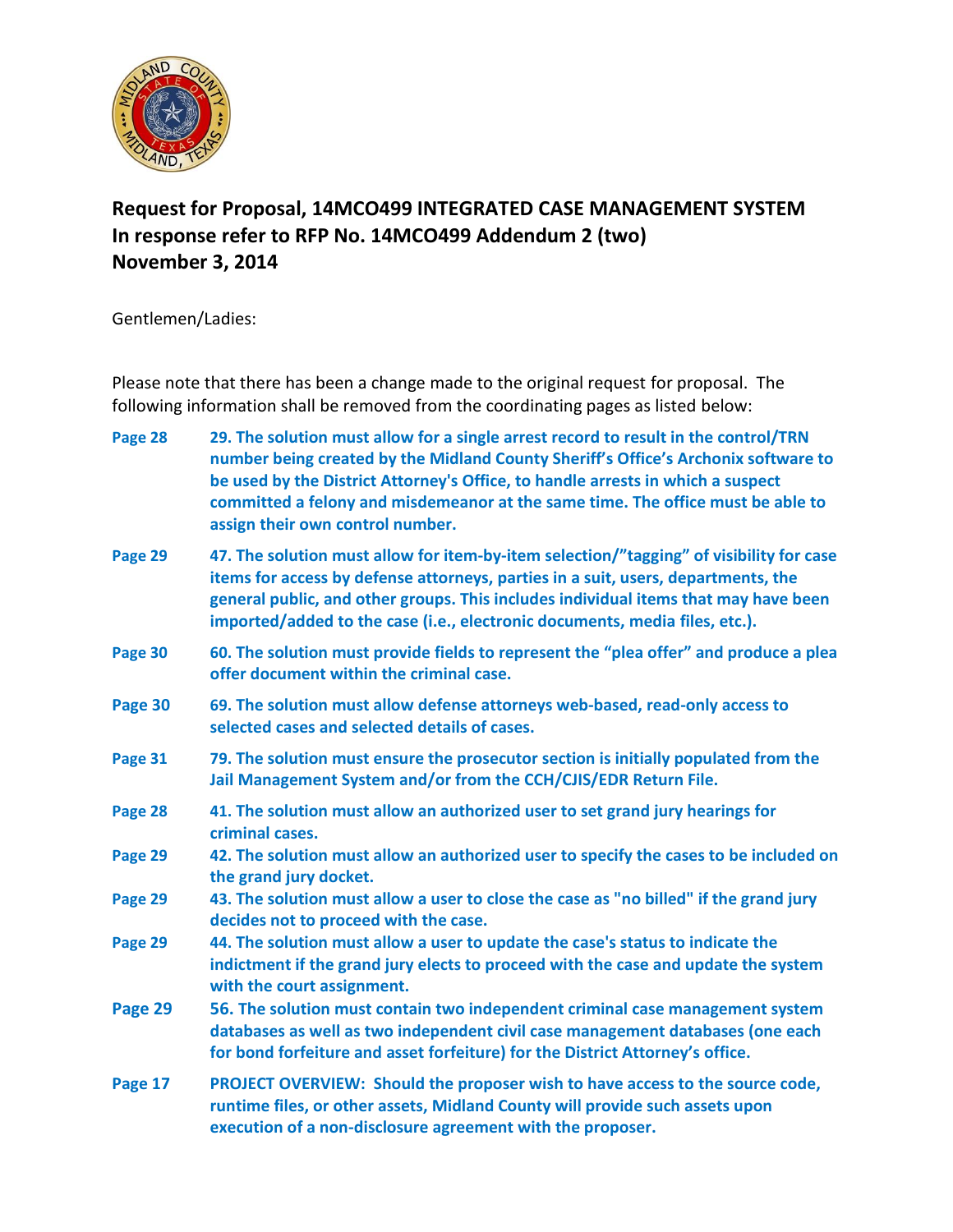Questions have been asked according to the instructions of the RFP and are hereby answered.

- 1. Regarding section III Scope of Work Section A Project Overview: The Solution has been in use by the County for approximately thirty years. There are currently approximately 150 users on the legacy system. How many of these users will interact with the jury management component? 25
- 2. Could the court provide a copy of a sample jury summons packet? We only have a jury summons card **Ross will bring one**
- 3. Does the court have a preference on a document management system or can documents for the jury management system be stored in the jury database or file system? File system
- 4. How many summonses does the court produce annually? Approximately 50,000; this varies
- 5. What is the average number of jurors checked in per day? We check in approximately 200 per week
- 6. What is the frequency of jury pool creation? Jury wheel reconstituted yearly; jury pool constituted weekly
- 7. What is the average size of jury pools? We send out 750 notices; approximately 200 jurors respond
- 8. What is the average size of jury panels created? 70
- 9. Does the jury management office currently scan and harvest information from the juror questionnaire forms? Yes, we scan and harvest the jury cards
- 10. Would the County accept a parent guarantee for the Bid Bond (Section B.8 of II. Submittals) and Payment and Performance Bonds (Section B.0 of II. Submittals)? Yes
- 11. Is the Contractor correct in its assumption that the sentence addressing customengineered software (A. Project Overview, Page 17) should be stated as "Additionally, the proposal should include the rights for Midland County to modify and re-compile and custom-engineered software (i.e., "source code") at its discretion."? This sentence should be clarified to read as: "If the proposed solution utilizes custom-engineered software provided solely in source code format, the proposal should include options for vendorprovided support as well as a path to migrate that support to Midland County. Additionally, the proposal should include the rights for Midland County to modify and recompile said source code at its direction." Please note that this is an official change to the original request for proposal.
- 12. Page 15 #8 Bid Bond: Will Midland County accept a Cashier's Check payable to Midland County for the 5% Proposal Bond? Yes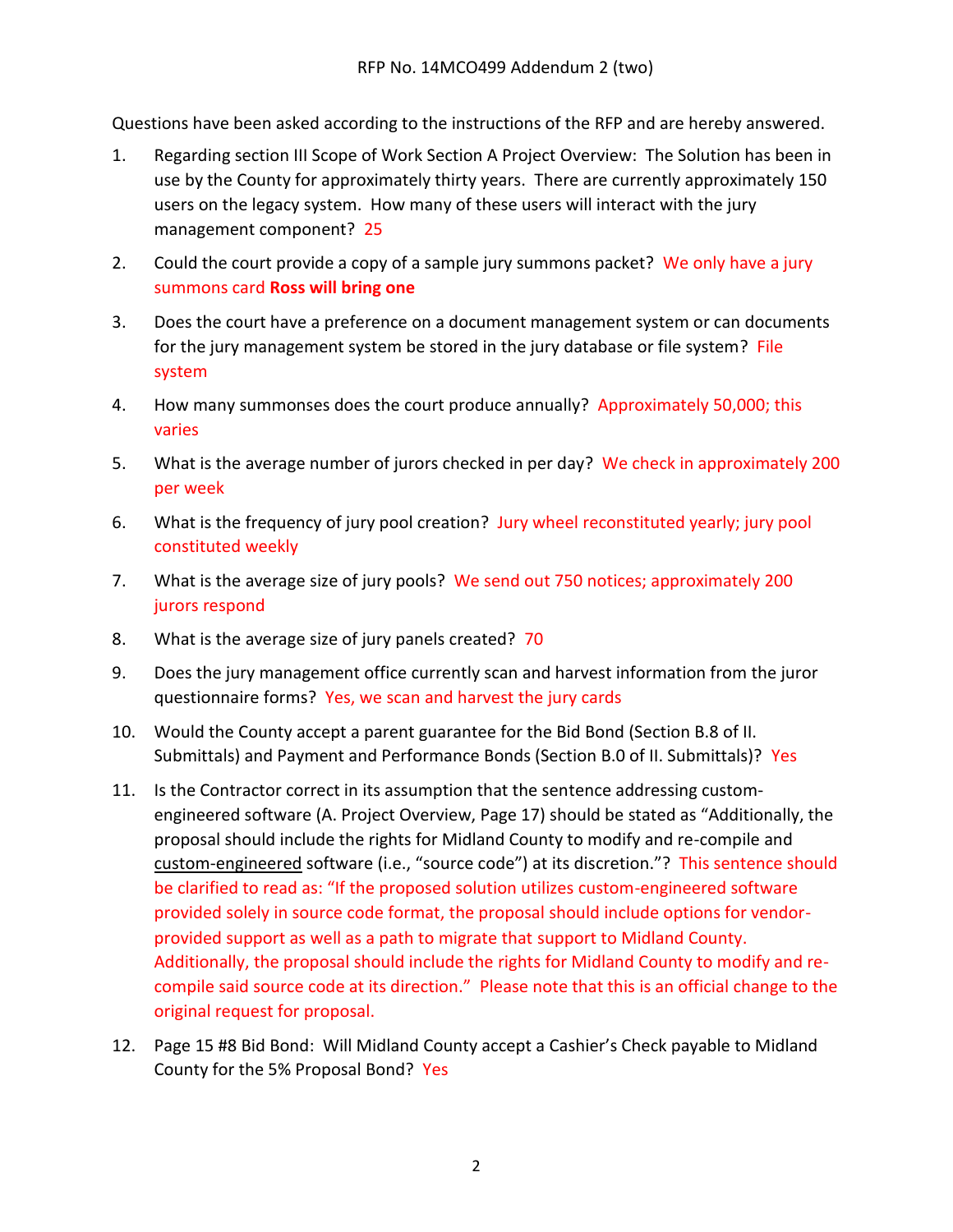- 13. Page 17 A. Project Overview: Will all 4 companies that Midland County desires integration cooperate in the integration effort with selected Software Company? Any company that Midland County desires integration with will have the same or a similar agreement in place in order to establish cooperation.
- 14. Page 17 A. Project Overview: Will guarantees be made to selected Software Company that source code is not used to sell or provide to others? Is the source code placed in Escrow acceptable instead? Yes. Yes.
- 15. Page 19 #2 Public On-Line Portal: Will the on the on-line public portal be on Midland County's website or vendors? The on-online portal will be hosted on a website located within Midland County's datacenter.
- 16. Page 21 #5: To better provide server specs, how much data is currently on server and approximate amount added each month/year? Approximately 200 gigabytes of database, 300 gigabytes of images with an estimated 10% of annual growth.
- 17. Page 28 #29: Isn't this the DA software TechShare responsibility? This is an item that should not have been included among the specifications. It is something that is generated by the TechShare Software.
- 18. Page 29 #47: Isn't this the DA software TechShare responsibility? Potential Vendor has a Prosecutor's Package Case Management that includes e-discovery, should we price a Prosecutor's Package, also? This is an item that should not have been included among the specifications. We do not desire a price on a prosecutor's package.
- 19. Page 30 #60: Isn't this the DA Software TechShare responsibility? Potential Vendor has a Prosecutor's Package Case Management that includes this feature, should we price a Prosecutor's Package also? This is an item that should not have been included among the specifications. It is something that should be generated by the TechShare Software. We do not desire a price on a prosecutor's package.
- 20. Page 30 #69: Same question as above. This is an item that should not have been included among the specifications. It is something that should be generated by the TechShare Software.
- 21. Page 31 #79: How is another company expected to populate DA software? This is an item that should not have been included among the specifications. It is something that should be generated by the TechShare Software. We do not desire a price on a prosecutor's package.
- 22. Page 32 #5: What e-ticket writer company is being used? Voyager, Salient Federal **Solutions**
- 23. In Section K on page 12 of the RFP, it states that we must complete the enclosed Vendor Acknowledgement Form, but the form was not included in the RFP. Will the County please provide the referenced form. SEE DOCUMENT ATTACHMENT C – VENDOR ACKNOWLEDGEMENT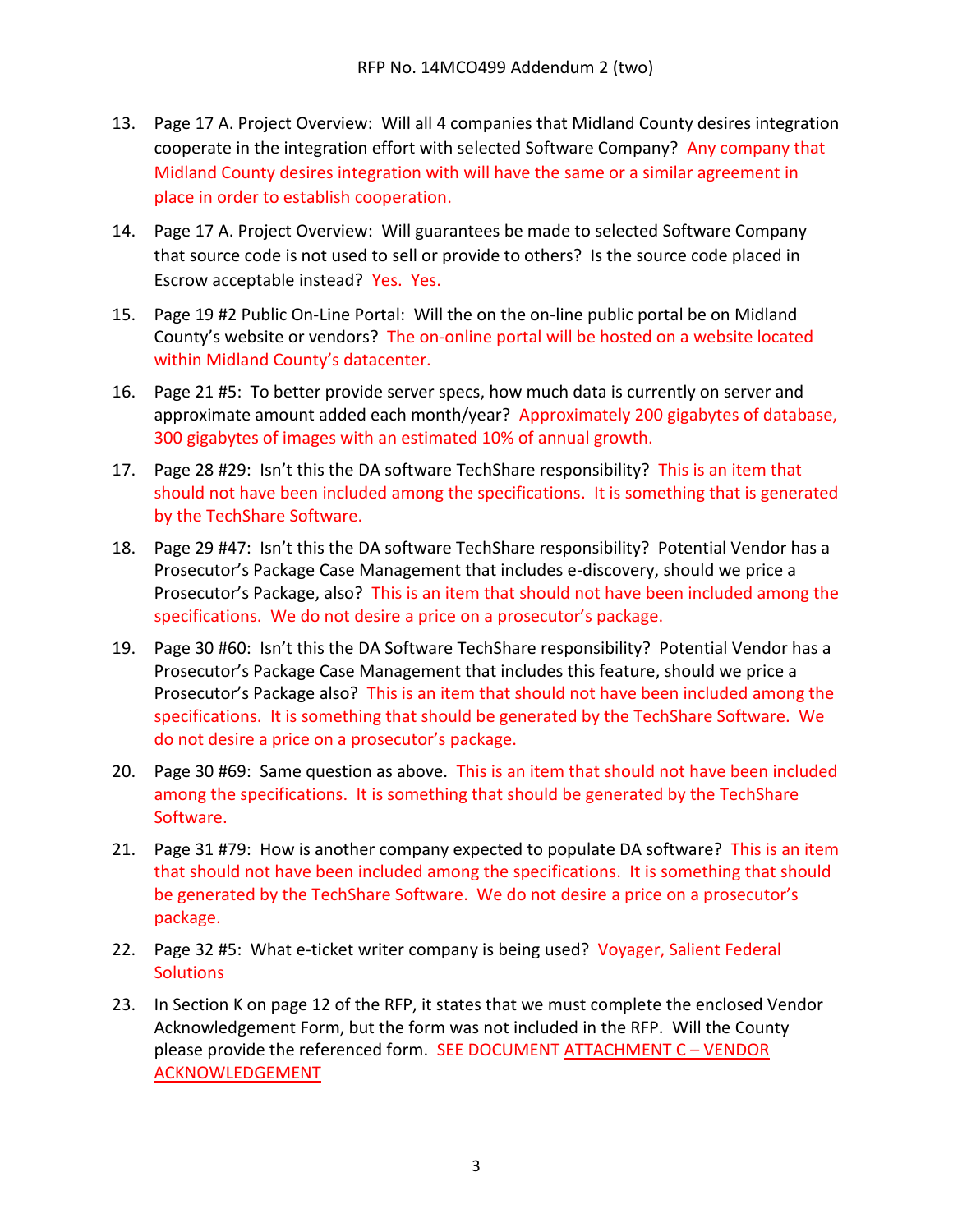- 24. In section 6 References on page 15 of the RFP, it states that we must complete the enclosed form, but a reference form was not included in the RFP, Will the county please provide the referenced form. SEE DOCUMENT ATTACHMENT A – REFERENCES FORM
- 25. Question #4 of Addendum 1 states that there are no other systems for conversion other than the AS400 Net Data system. Will the County confirm that images are a part of the same AS400 Net Data system and conversion of images are included in the scope of the project. The NetData system works in tandem with RVI (Real Vision Imaging). RVI manages the images and are included under the conversion scope. While the images themselves will not need to be converted, the index file(s) will.
- 26. RFP page 22 indicates that the selected solution provider will be responsible for the transfer of all data from the existing legacy system. Will the County elaborate on the intent and process for providing an extract of the data to the selected vendor. Midland County will pursue as much cooperation as possible from NetData in order to establish a database layout and/or schema. Midland County is requiring that the new software vendor work with the County and NetData in order to transfer and/or convert all existing data into the new software. The data will need to be transferred into the new software so that the new software is accurate and functional.
- 27. Question #5 of Addendum 1 states that the prosecutor will not be moving to the proposed solution. Several requirements listed in the RFP appear to be features solely used by a prosecutor's office. I.E. Page 28 to 29, items #41-44, 56. Please amend the requirements if there are items that are specific to the needs of the prosecutor that have been included in error. These are requirements that are specific to the needs of the prosecutor that are likely handled by TechShare. Respondent is correct that the RFP should be amended to delete these requirements, along with the ones noted in the EDOC response.
- 28. In response to SOLUTION FEATURE REQUIREMENTS and GENERAL REQUIREMENTS, is it permissible to answer as follows:

Ex: 5. The solution must allow a judge to assign an offender to be placed on probation under supervision for a certain period of time as a result of a deferred adjudication.

Response: Yes (Software complies), No (software does not comply) or Will Develop, or a further detailed response. Midland County needs a detailed response for this.

29. In section B. Submittal, #7. Proposal Pricing/Delivery on page 15 of the RFP, it states that we shall submit price proposals on the forms included in the RFP documents, but the form does not appear to be included in the RFP. Will the County please provide the referenced form. SEE DOCUMENT ATTACHMENT B – PRICING FORM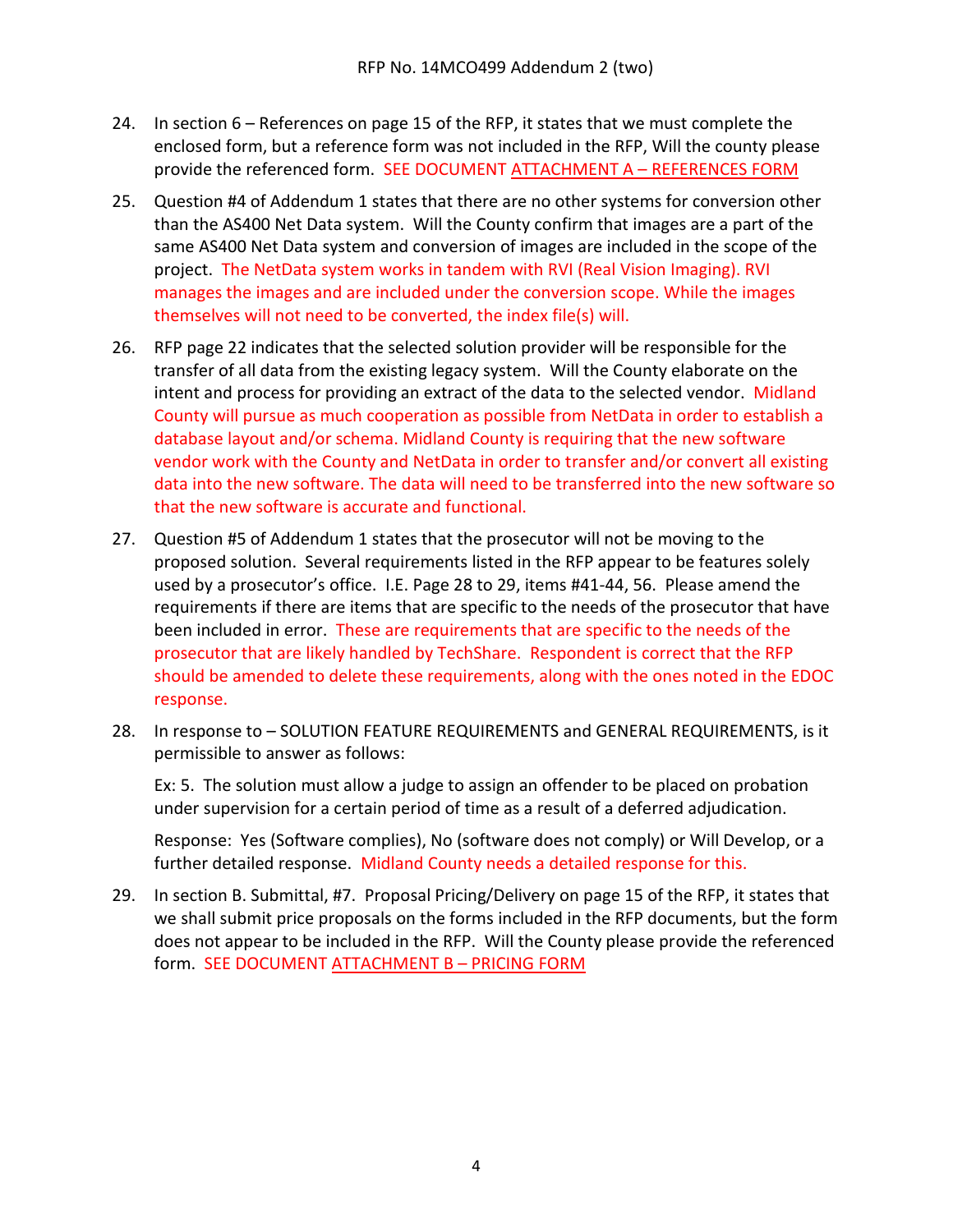# OFFICIAL **JURY SUMMONS**

Presorted First-Class Mail U.S. Postage Paid Midland, TX 79711 Permit 10

**RETURN SERVICE REQUESTED** 



IMPORTANT: Please read carefully all information on the front and back of this summons. Answer all questions below. Bring entire summons with you to court. Please print legibly with black ink. You are to appear promptly as instructed by this summons. If you have a special need or disability, you are encouraged to notify the court immediately concerning request for reasonable accommodation. The following "Juror Questionnaire" is required by Texas Government Code, Section 62.0132. Your answers are confidential and may be disclosed only to the judge, court personnel, the litigant, and the litigant's attorney. General information regarding jury service is available on the following website, www.americanjuror.org.

# **JUROR QUESTIONNAIRE**

| If name or address is incorrect, please make corrections above. |                                                                                          |
|-----------------------------------------------------------------|------------------------------------------------------------------------------------------|
| Date of birth<br>Age                                            | 12. No. of children<br>Range of ages from $\rule{1em}{0.15mm}$ $\qquad$ to $\_$<br>vears |
| Length of residence in Midland County                           | 13. Are you a U.S. citizen? Q Yes Q No (Required by State Law)                           |
| Home phone number                                               | 14. $\Box$ Male $\Box$ Female (Required by State Law)                                    |
| Work phone number                                               | 15. Race<br>(Required by State Law)                                                      |
| Your Occupation                                                 | 16. Please check highest level of education completed:                                   |
| 5. Name of present employer                                     | (Required by State Law)                                                                  |
| 6. Length of employment at present job                          | Did not receive High School Diploma                                                      |
| Marital status:                                                 | High School<br>Post Graduate                                                             |
| □ Married □ Single<br>Divorced<br>Widowed                       | G.E.D.<br>Other                                                                          |
| 8. Spouse's name                                                | 2 year college                                                                           |
| 9. Spouse's occupation                                          | 4 year college university                                                                |
| 10. Spouse's place of employment                                | Have you ever served on a:                                                               |
| 11. Spouse's length of time at present employer                 | Civil Jury?<br>$\Box$ Yes<br>□ No                                                        |
|                                                                 | Criminal Jury?<br>$\Box$ Yes<br>$\Box$ No                                                |
|                                                                 |                                                                                          |

I certify under penalty of perjury that the above statements are true and correct.

Your Signature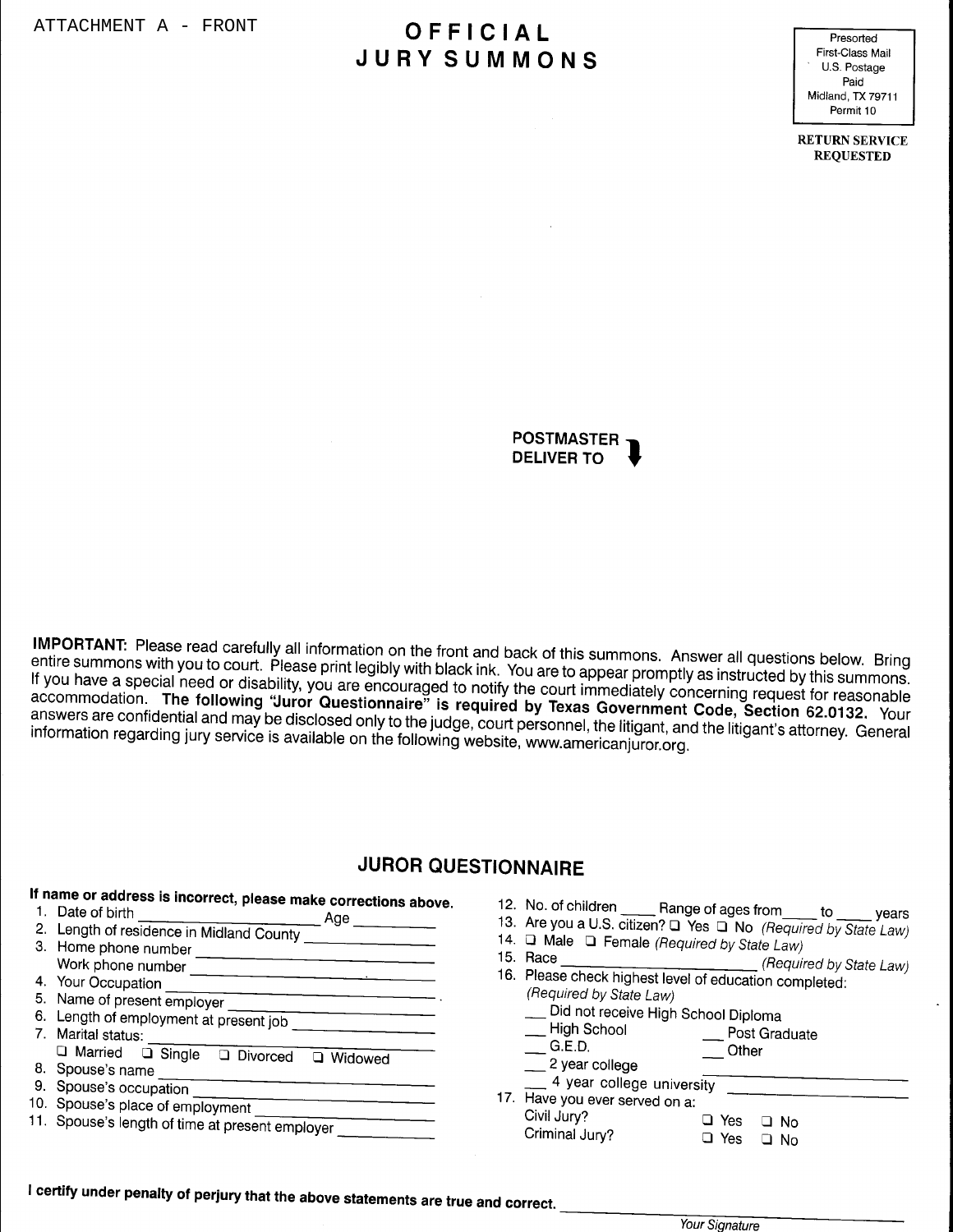# JUROR'S RIGHTS AND RESPONSIBILITIES

Failure to Answer Summons and Penalties: A person who fails to comply with this summons is subject to a contempt action punishable by a fine of not less than \$100 nor more than \$1,000 (Texas Government Code, Section 62.0141). Additionally, a person shall be fined not less than \$100 nor more than \$500 if the person: (1) fails to attend court in obedience to the notice without reasonable excuse, or (2) files a false claim of exemption from jury service. (Texas Government Code, Section 62.111)

Security: At each entrance to the Courthouse you will be required to pass through a security check station. If you bring pocket knives, scissors, pepper spray, etc. with you, be prepared to leave them with the security officer. These types of items cannot be brought into the Courthouse and are best left in your vehicle or at home.

Right of Reemployment: A private employer may not terminate the employment of a permanent employee because the employee serves as a juror. An employee whose employment is terminated in violation of this section is entitled to return to the same employment that the employee held when summoned for jury service if the employee, as soon as practical after release from jury service, gives the employer actual notice that the employee intends to return. (Texas Civil Practice and Remedies Code, Section 122.001)

Proper Clothing Required: The District, County, and Justice Courts of Midland County, Texas have promulgated rules of conduct and courtroom decorum governing proceedings before the court. Among these rules is the provision that all persons be appropriately attired for court. All persons entering the courtroom should be dressed in clothing reasonably befitting the dignity and solemnity of the court proceedings. (Tank tops, T-shirts, shorts, or resort wear are not considered appropriate attire.)

Exempt or Disqualified: You do not need to appear in person if you are exempt or not qualified for jury service. To claim an exemption or report your disqualification you must complete the following form below, sign it and mail or personally bring it immediately to the address printed on the front of this summons. By claiming a disqualification or exemption based on the lack of citizenship or lack of residence in the county, you might no longer be eligible to vote in the county.

#### **GENERAL QUALIFICATIONS FOR JURY SERVICE**

(Texas Government Code, Section 62.102)

To serve as a juror you **must** meet the following qualifications:

- be at least 18 years of age; 1.
- be a citizen of this state and a resident of the county  $2.$ in which you are to serve as a juror;
- be qualified under the Constitution and laws to vote  $3.$ in the county in which you are to serve as a juror<br>(Note: you **do not** have to be registered to vote to be qualified to vote);
- 4. be of sound mind and good moral character;
- 5. be able to read and write;
- not have served as a juror for six days during the<br>preceding three months in the county court or during<br>the preceding six months in the district court; 6.
- $7.$ not have been convicted of misdemeanor theft or a felony; and
- 8. not be under indictment or other legal accusation for misdemeanor theft or a felony.

#### **EXEMPTIONS FROM JURY SERVICE\***

(Texas Government Code, Section 62.106)

You may be excused from jury service if:

- you are over 70 years of age (To request a permanent  $1<sup>1</sup>$ exemption for age, mark the appropriate box below.);
- you have legal custody of a child or children younger than 2. 12 years of age and service on the jury would require leaving the child or children without adequate supervision (This exemption does not apply to day care workers or childcare providers.);
- 3. you are a student at a public or private high school;
- you are enrolled and attend college; 4.
- 5. you are an officer or an employee of the senate, the house of representatives, or any department, commission, board, office, or other agency in the legislative branch of state government;
- 6. you are the primary caretaker of a person who is an invalid unable to care for himself or herself. (This exemption does not apply to health care workers.)
- $7<sup>1</sup>$ you are a member of the United States military forces serving on active duty and deployed to a location away from your home station and out of your county of residence.
- You are not required to claim an exemption. It is your choice.
- $\Box$  EXEMPT because of the reason circled above.
- DISQUALIFIED because of the reason circled above.  $\Box$
- D PERMANENT EXEMPTION because I am over 70 years of age.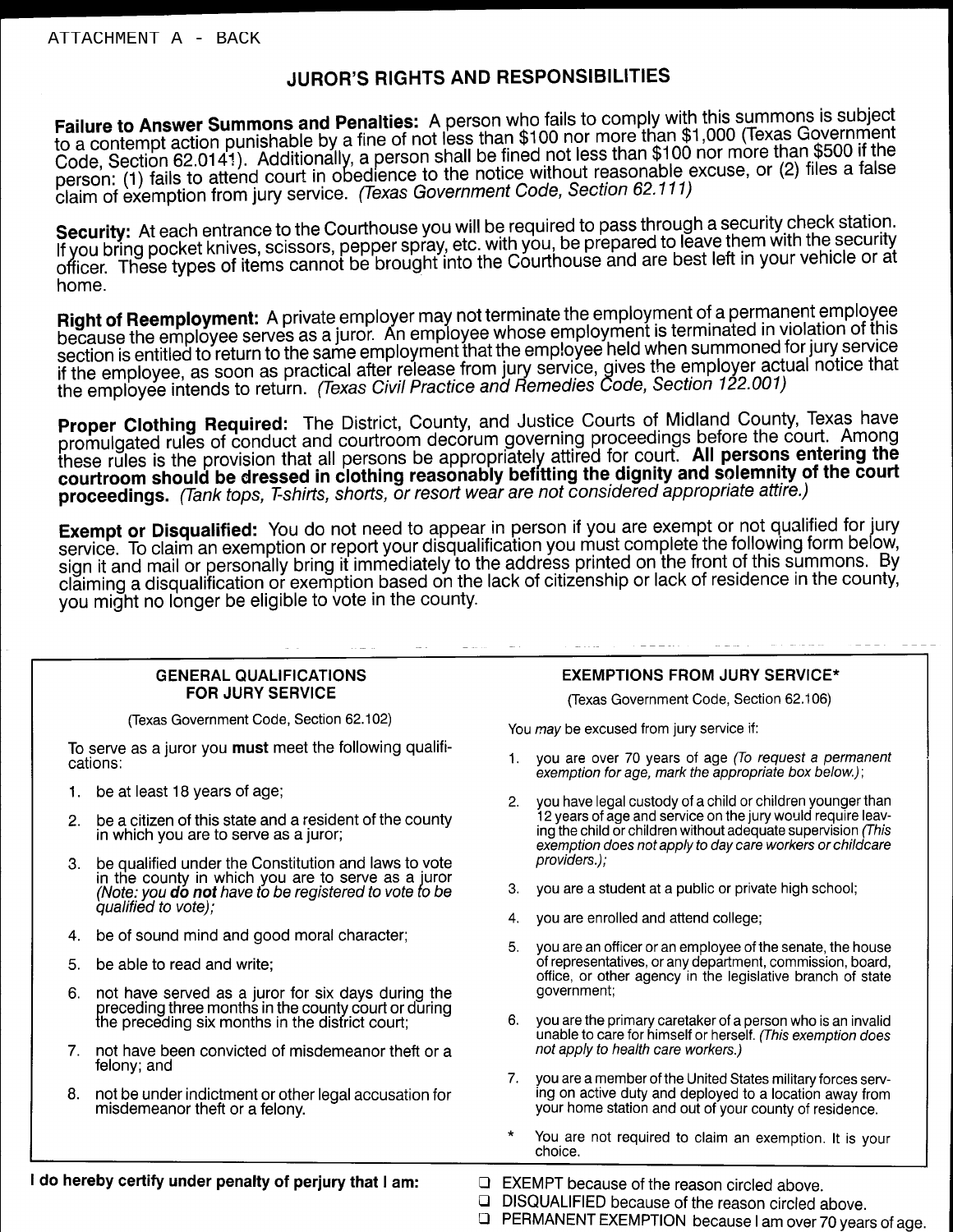#### **ATTACHMENT B - VENDOR ACKNOWLEDGEMENT**

The undersigned hereby certifies that he/she understands the specifications and any addenda, has read the document in its entirety, and the prices submitted in this proposal have been carefully reviewed and are submitted as correct and final. If the proposal is accepted, the vendor further certifies and agrees to furnish any or all products/services upon which prices are extended at the price offered, and upon conditions in the specifications of the request for proposal.

The undersigned hereby certifies the foregoing proposal submitted by the company listed below (hereafter called "solution provider") is the duly authorized agent of said company and the person signing said proposal has been duly authorized to execute the same. The solution provider affirms that they are duly authorized to execute this contract; this company, corporation, firm, partnership, or individual has not prepared this bid in collusion with any other solution provider; and the contents of this bid as to prices, terms, or conditions of said bid have not been communicated by the undersigned nor by any employee or agent to any other person engaged in this type of business prior to the official opening of this bid.

| Acknowledgement of Addenda (circle to indicate acknowledgement): #1 #2 #3 #4 #5 |
|---------------------------------------------------------------------------------|
|                                                                                 |
|                                                                                 |
|                                                                                 |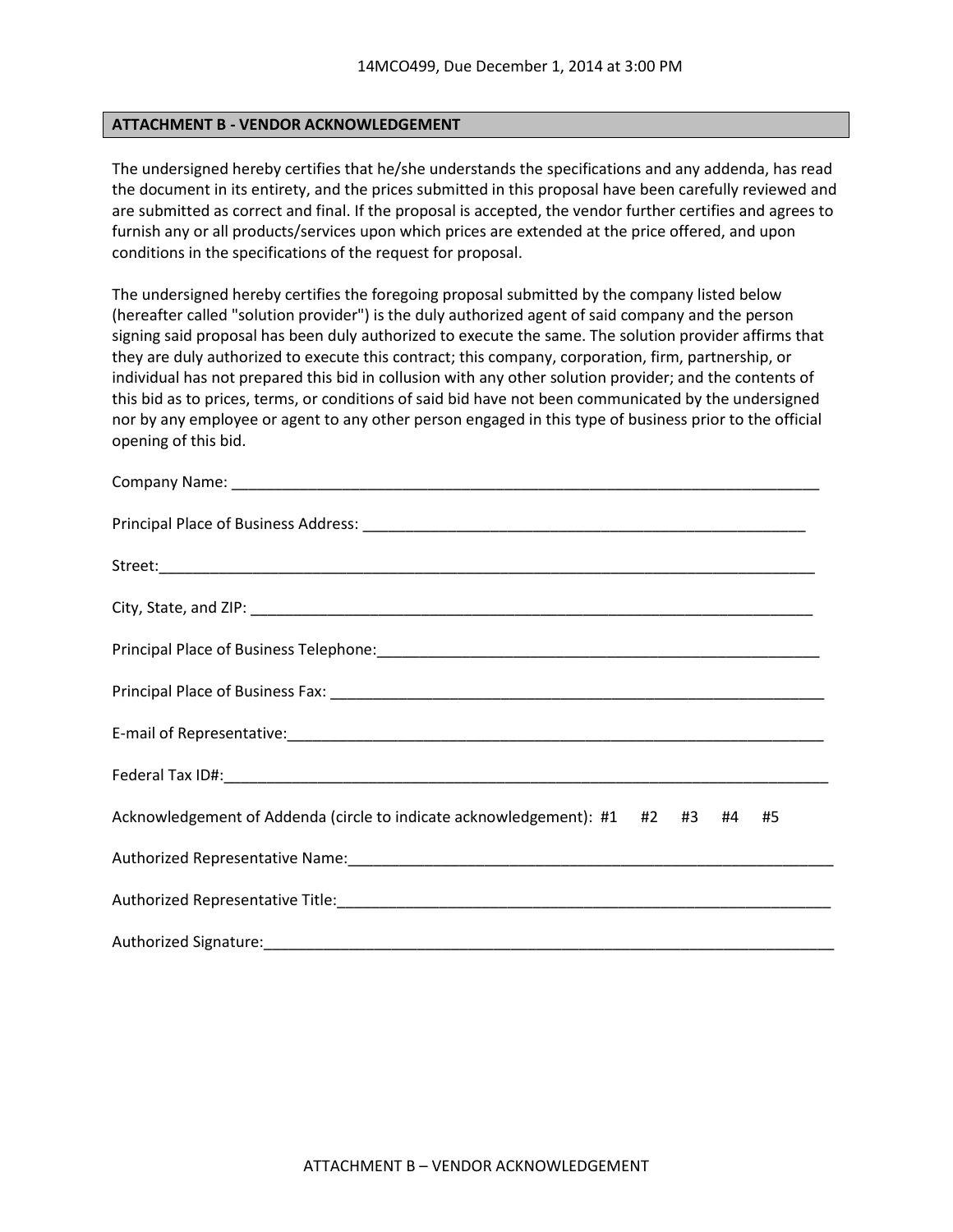## **ATTACHMENT C - VENDOR REFERENCES**

List three current customers who can verify the quality of service your company provides. THIS FORM MUST BE RETURNED WITH YOUR PROPOSAL.

| <b>REFERENCE ONE</b>                                                                   |  |  |  |  |
|----------------------------------------------------------------------------------------|--|--|--|--|
|                                                                                        |  |  |  |  |
|                                                                                        |  |  |  |  |
|                                                                                        |  |  |  |  |
|                                                                                        |  |  |  |  |
|                                                                                        |  |  |  |  |
|                                                                                        |  |  |  |  |
| <b>REFERENCE TWO</b>                                                                   |  |  |  |  |
|                                                                                        |  |  |  |  |
|                                                                                        |  |  |  |  |
|                                                                                        |  |  |  |  |
|                                                                                        |  |  |  |  |
|                                                                                        |  |  |  |  |
|                                                                                        |  |  |  |  |
| <b>REFERENCE THREE</b><br><u> 1989 - Johann Stoff, Amerikaansk politiker (d. 1989)</u> |  |  |  |  |
|                                                                                        |  |  |  |  |
| Address:                                                                               |  |  |  |  |
|                                                                                        |  |  |  |  |
|                                                                                        |  |  |  |  |
|                                                                                        |  |  |  |  |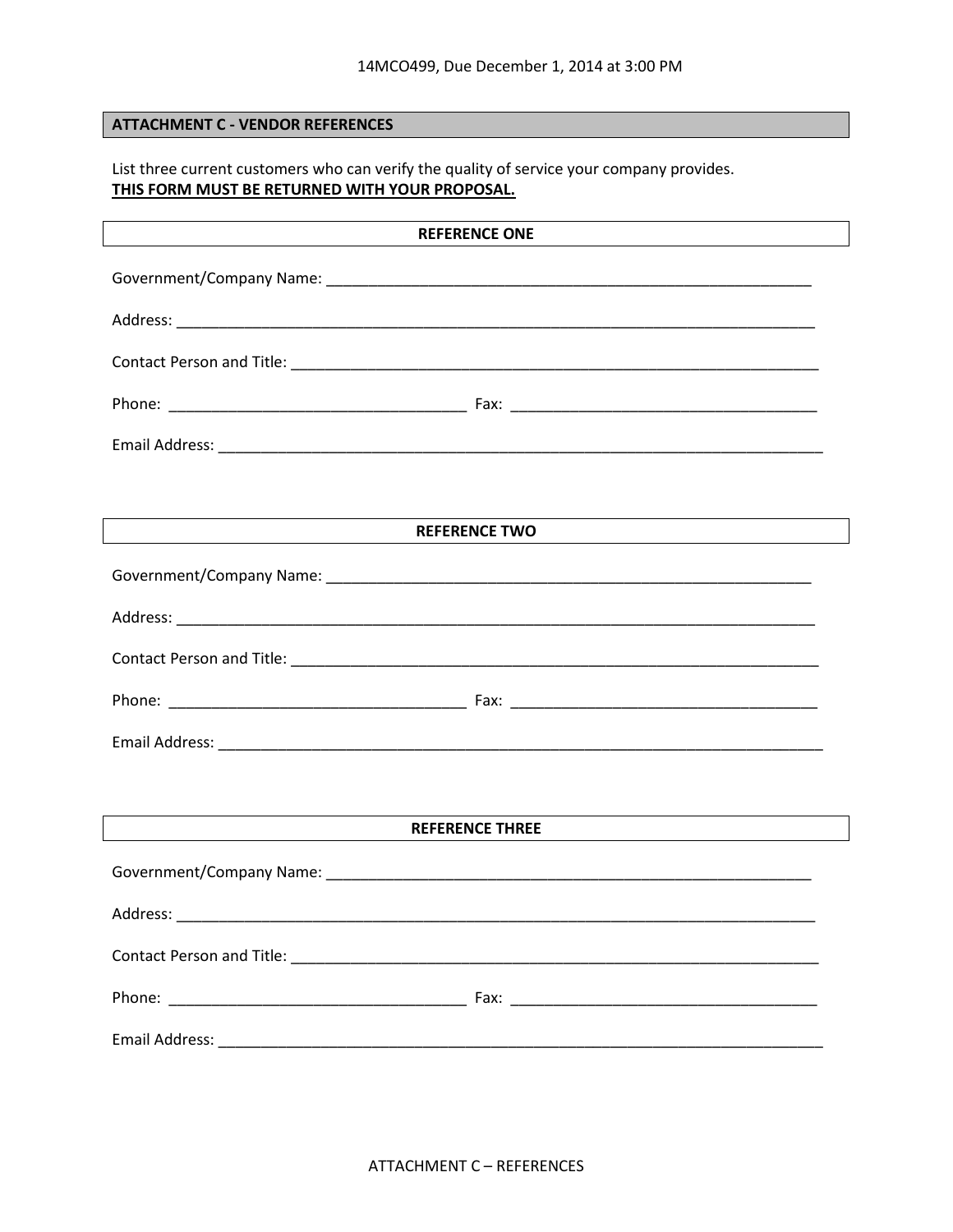## **ATTACHMENT D – PRICING I. TRADITIONAL LICENSE MODEL**

Respondents quoting a solution with traditional software licensing shall quote their pricing for all fees, charges, etc. for the specified solution. Clearly define all fees, charges, etc. that may be incurred by Midland County. Pricing shall be inclusive of all fees including travel, living, and other out-of-pocket expenses incurred in providing the services requested under this RFP. As a minimum the cost breakouts should cover the following:

| <b>Item Name/Description</b>                                                                                                                                                       | Costs, Fees, Charges, etc. | <b>Detailed Explanation</b> |
|------------------------------------------------------------------------------------------------------------------------------------------------------------------------------------|----------------------------|-----------------------------|
| <b>Traditionally Licensed Software</b><br>Base Software (indicate pricing unit)<br><b>Optional Features</b><br>Third-Party Software/Add-Ons<br><b>TOTAL LICENSE FEES:</b>          |                            |                             |
| <b>Professional Services/Consulting Fees</b><br><b>Project Services</b><br><b>Technical Services</b><br><b>Implementation Services</b><br><b>TOTAL PROFESSIONAL SERVICES FEES:</b> |                            |                             |
| <b>Training Fees</b><br>Flat-Fee Training Costs Included<br>Hourly/Bundled Costs for Additional Training<br><b>TOTAL TRAINING FEES:</b>                                            |                            |                             |
| <b>Maintenance and Support Costs</b><br>First 60 Months<br><b>Each Year Thereafter</b>                                                                                             |                            |                             |
| <b>TOTAL COST OF TRADITIONALLY</b><br><b>LICENSED SOFTWARE PROPOSAL:</b>                                                                                                           |                            |                             |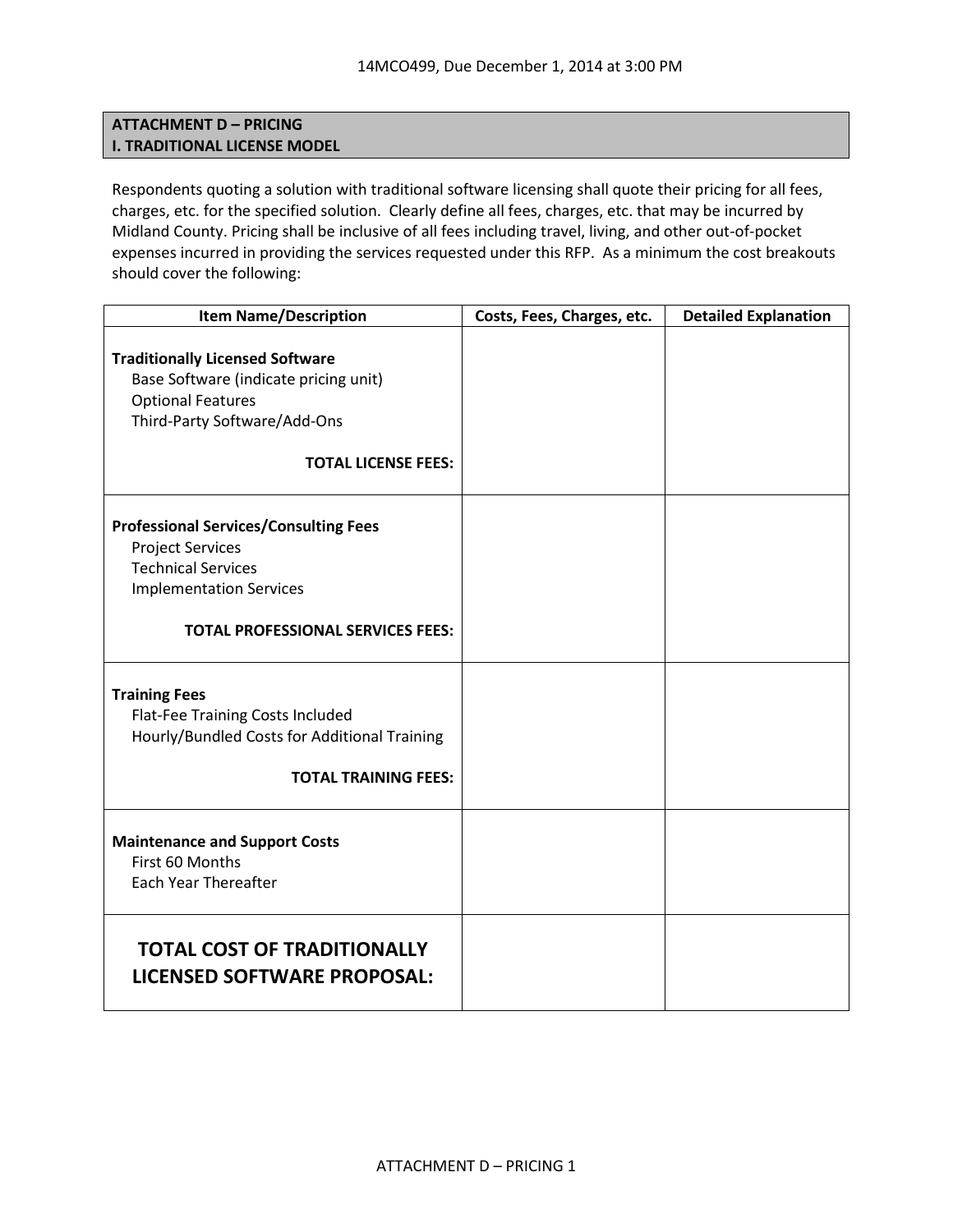## **ATTACHMENT D – PRICING II. SOFTWARE-AS-A-SERVICE (SaaS) LICENSE MODEL**

Respondents quoting a solution using a software-as-a-service (SaaS) model shall quote their pricing for all fees, charges, etc. for the specified solution. Clearly define all fees, charges, etc. that may be incurred by Midland County. Pricing shall be inclusive of all fees including travel, living, and other out-of-pocket expenses incurred in providing the services requested under this RFP. As a minimum the cost breakouts should cover the following:

| <b>Item Name/Description</b>                                                                                                                                                       | Costs, Fees, Charges, etc. | <b>Detailed Explanation</b> |
|------------------------------------------------------------------------------------------------------------------------------------------------------------------------------------|----------------------------|-----------------------------|
| <b>SaaS Licensed Solution</b><br>Base Software (indicate pricing unit)<br><b>Optional Features</b><br>Third-Party Software/Add-Ons<br><b>TOTAL LICENSE FEES:</b>                   |                            |                             |
| <b>Professional Services/Consulting Fees</b><br><b>Project Services</b><br><b>Technical Services</b><br><b>Implementation Services</b><br><b>TOTAL PROFESSIONAL SERVICES FEES:</b> |                            |                             |
| <b>Training Fees</b><br>Flat-Fee Training Costs Included<br>Hourly/Bundled Costs for Additional Training<br><b>TOTAL TRAINING FEES:</b>                                            |                            |                             |
| <b>Maintenance and Support Costs</b><br>First 60 Months<br><b>Each Year Thereafter</b>                                                                                             |                            |                             |
| <b>TOTAL COST OF</b><br>SOFTWARE-AS-A-SERVICE PROPOSAL:                                                                                                                            |                            |                             |